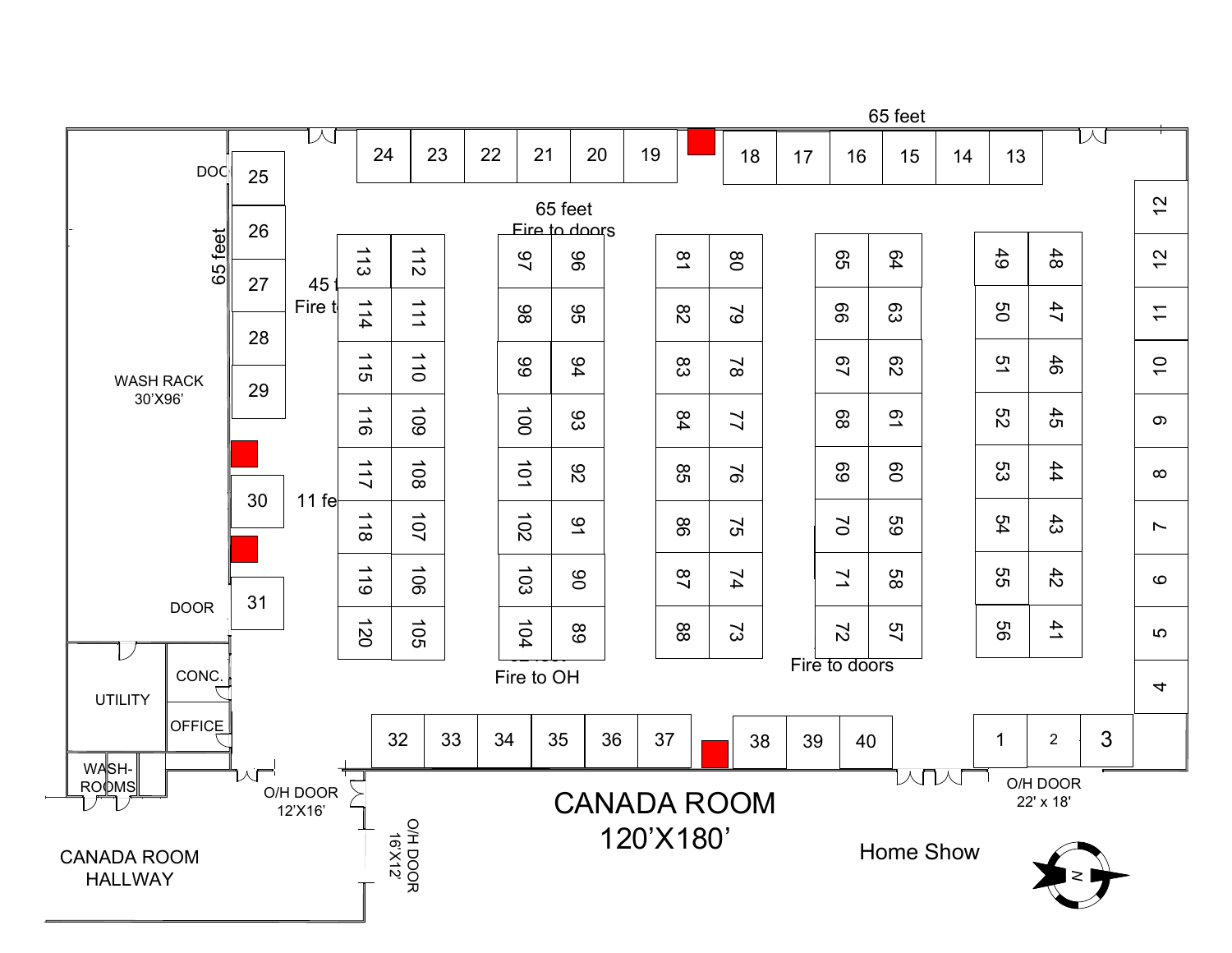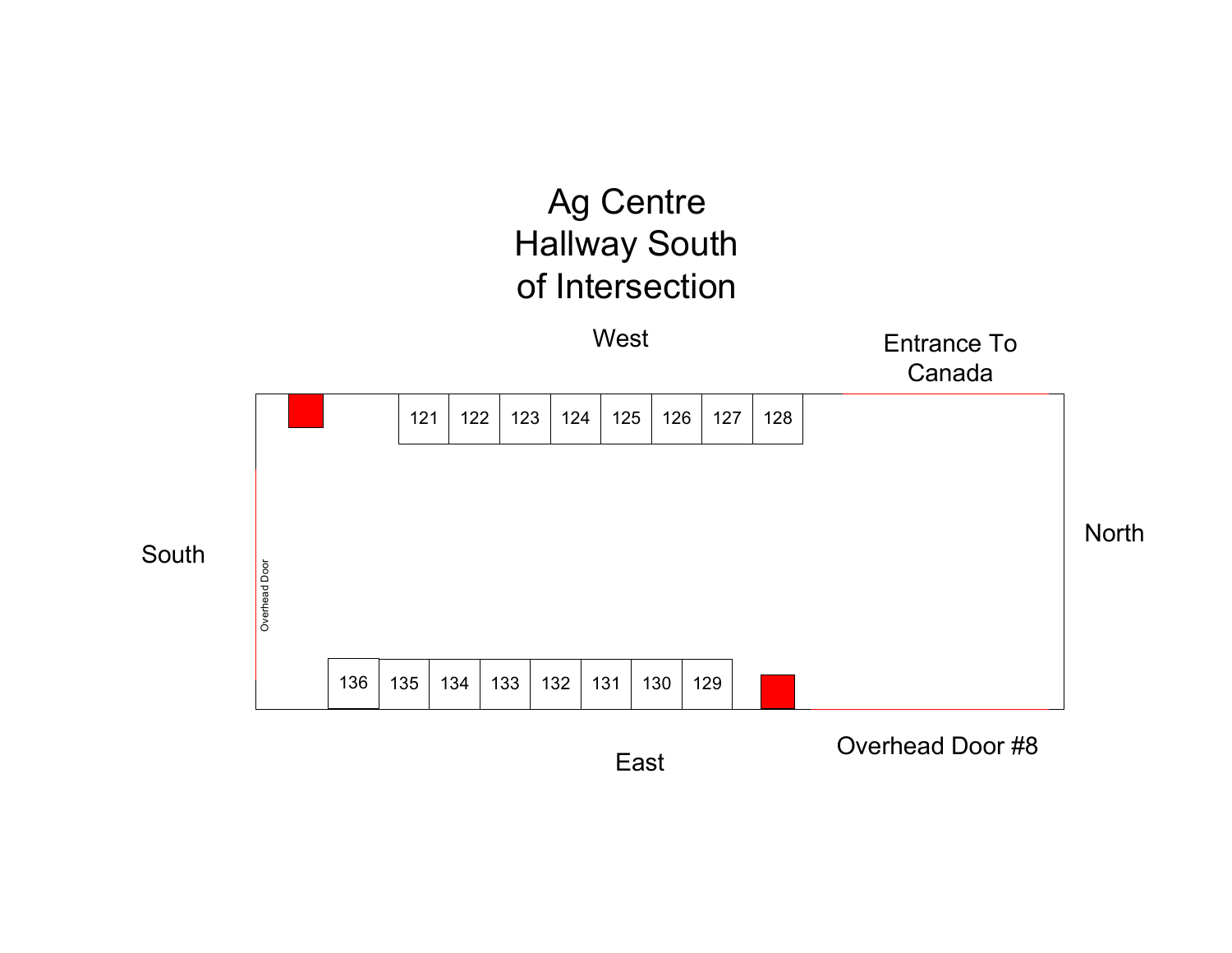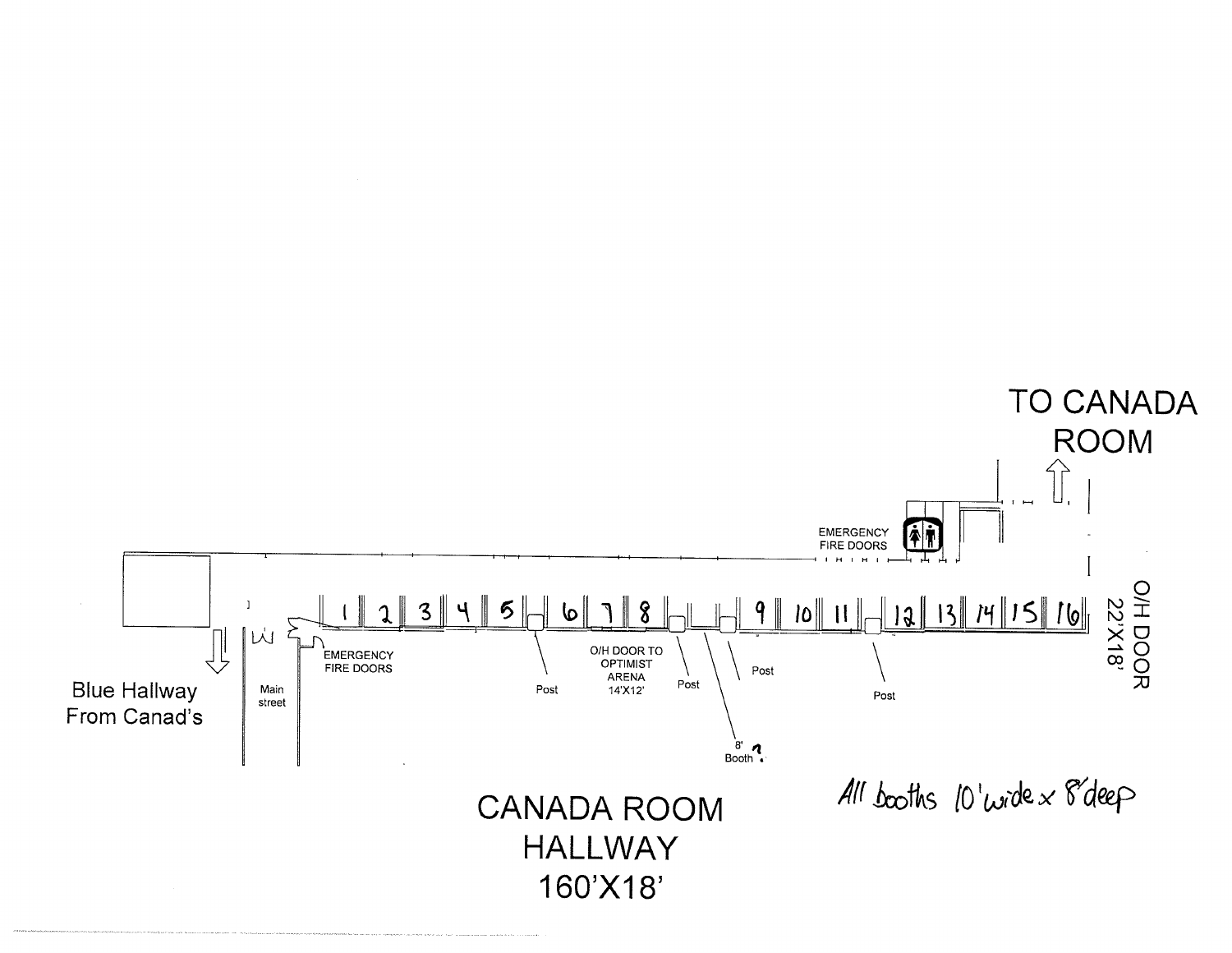

**HOME SHOW**

### **CITY SQUARE / EXHIBITION HALL**



#### EXHIBITION HALL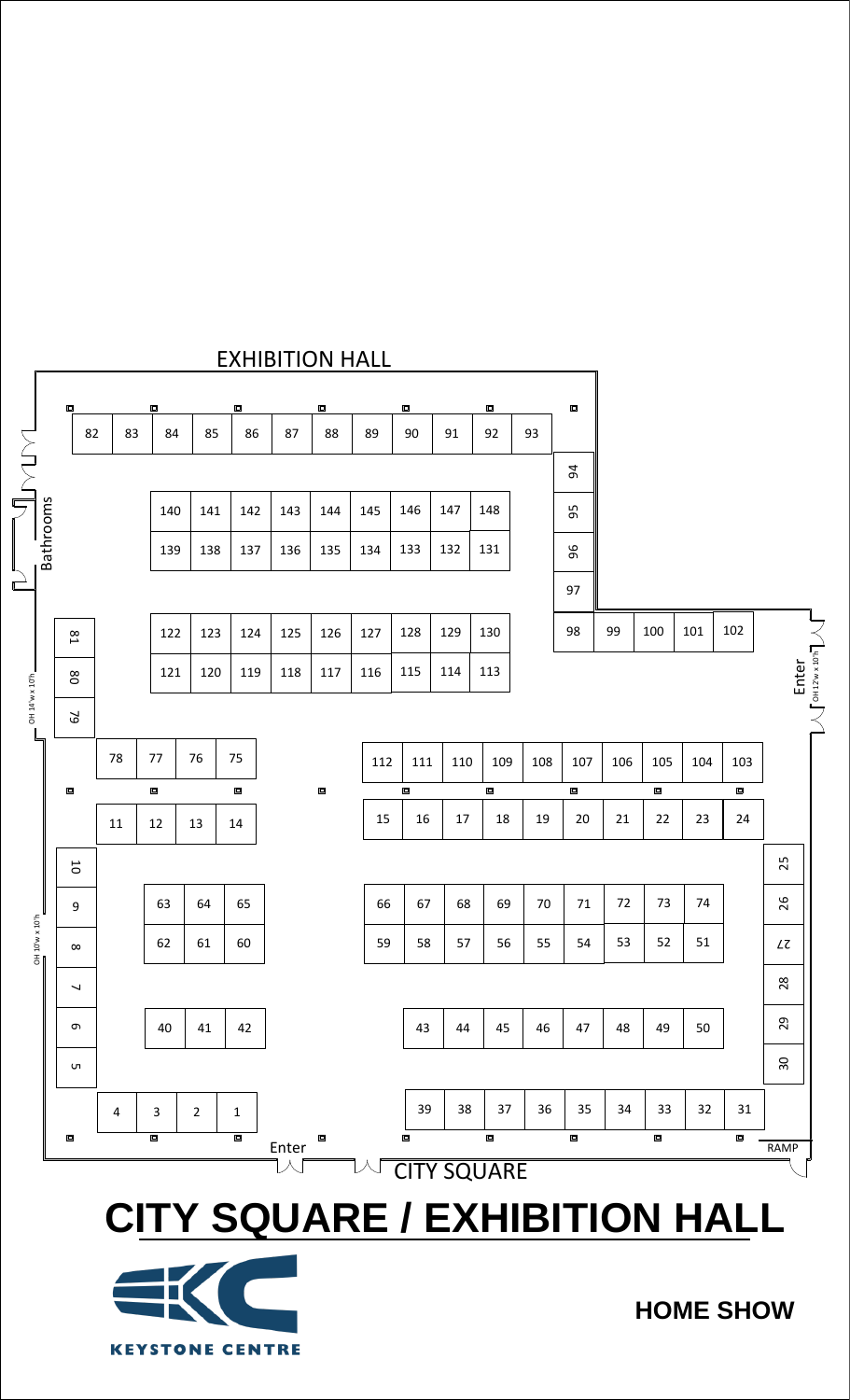# Blue Hallway





## Home Show